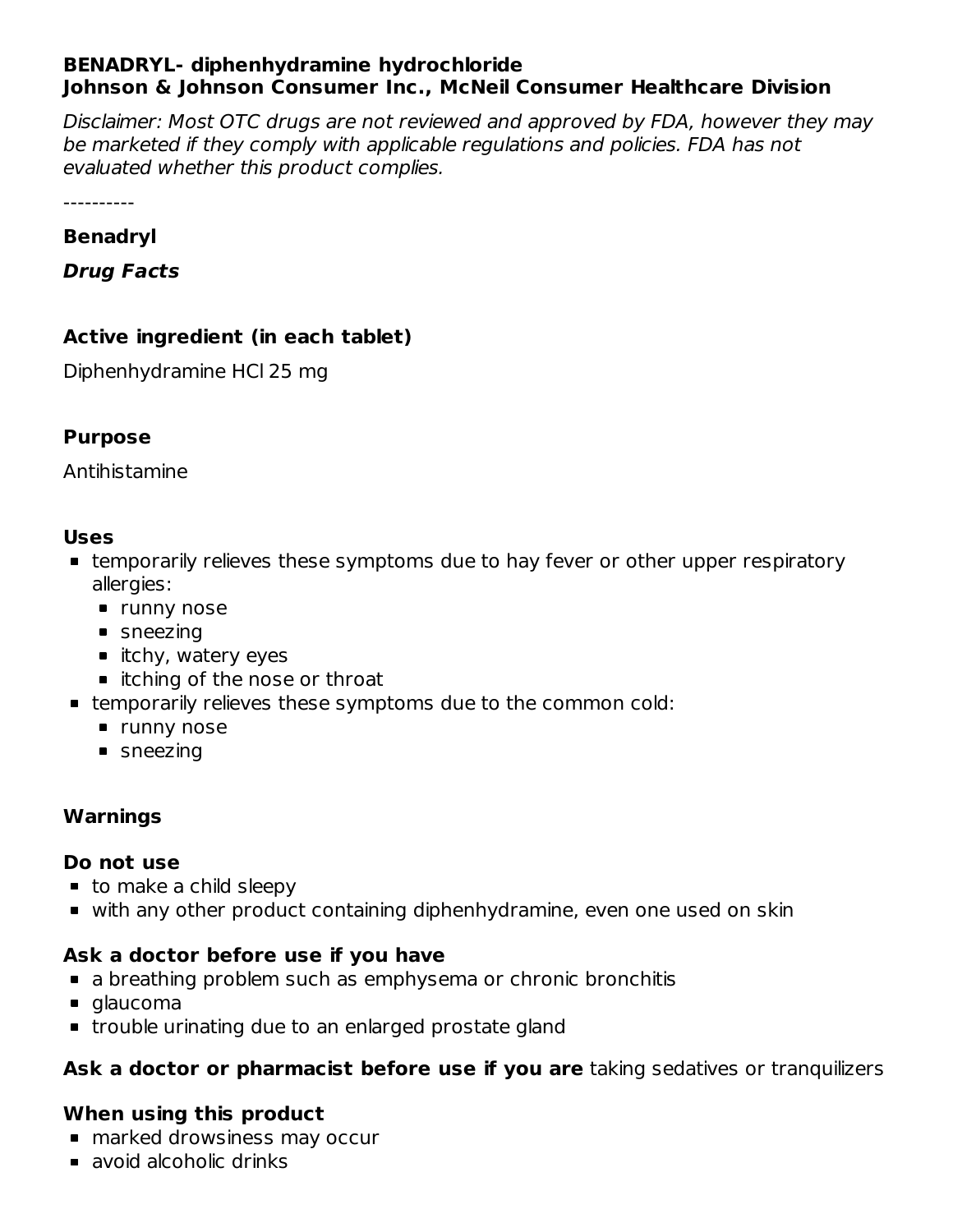- alcohol, sedatives, and tranquilizers may increase drowsiness
- be careful when driving a motor vehicle or operating machinery
- **EXCITED EXAMBLE 2018 IN EXAMBLE 10 FEATH** excitability may occur, especially in children

**If pregnant or breast-feeding,** ask a health professional before use.

### **Keep out of reach of children.**

In case of overdose, get medical help or contact a Poison Control Center right away. (1- 800-222-1222)

### **Directions**

- take every 4 to 6 hours, or as directed by a doctor
- do not take more than 6 times in 24 hours

| adults and children 12 years and<br>over | $ 1$ to 2<br>tablets |  |
|------------------------------------------|----------------------|--|
| children 6 to under 12 years             | 1 tablet             |  |
| children under 6 years                   | do not               |  |
|                                          | luse                 |  |

### **Other information**

- **each tablet contains:** calcium 15 mg
- store between 20-25°C (68-77°F). Protect from light.
- **do not use if carton is opened or carton tape and foil inner seal imprinted with "SAFETY SEAL®" are broken or missing**

### **Inactive ingredients**

carnauba wax, croscarmellose sodium, D&C red no. 27 aluminum lake, dibasic calcium phosphate, hypromellose, magnesium stearate, microcrystalline cellulose, polyethylene glycol, polysorbate 80, titanium dioxide

#### **Questions or comments?**

call **1-877-717-2824** (toll-free) or **215-273-8755** (collect)

#### **PRINCIPAL DISPLAY PANEL**

**100+48 = 148**

**ULTRATABS \* ® TABLETS**

**Benadryl ®**

**WORKS WHEN YOU NEED IT MOST™**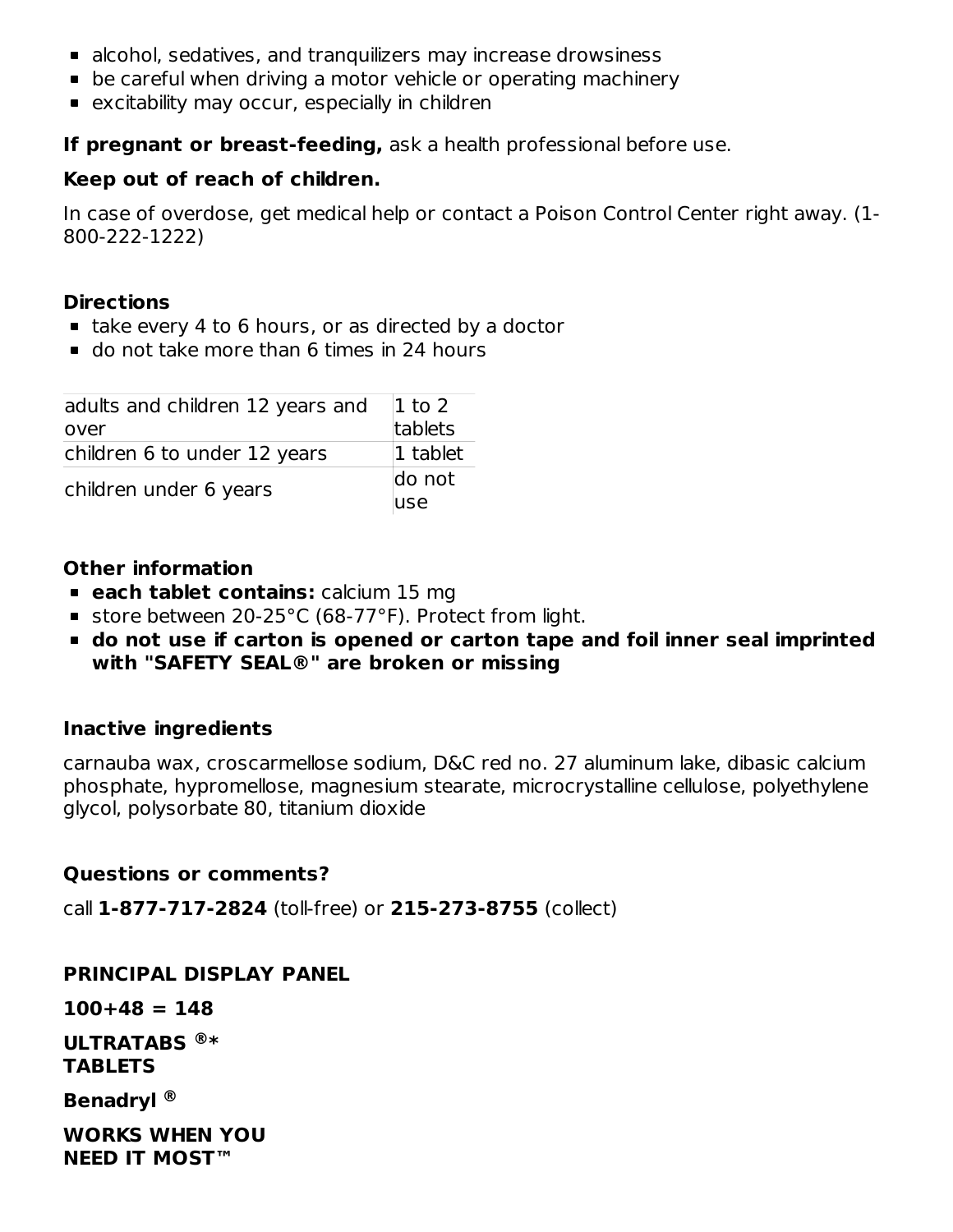\*small tablet size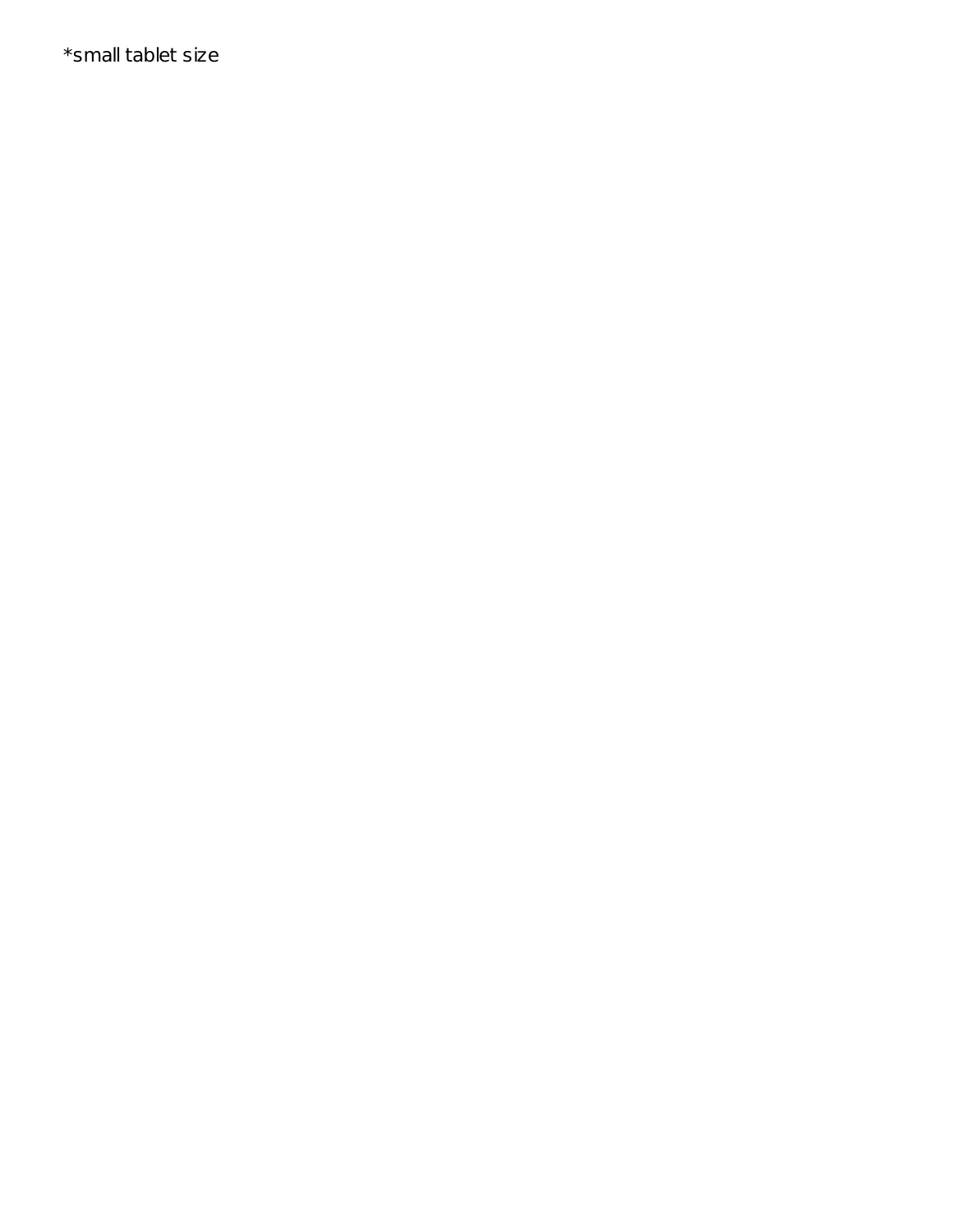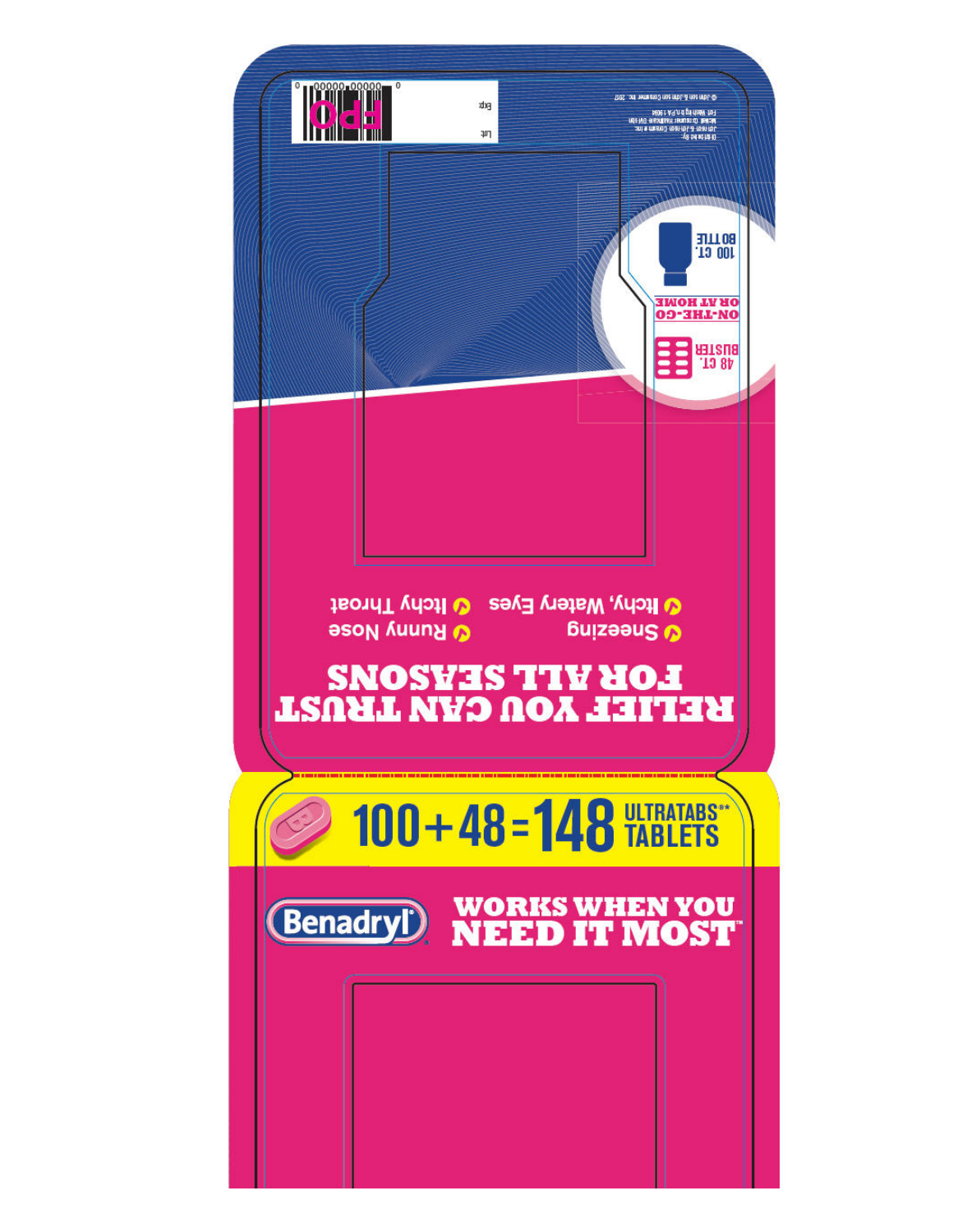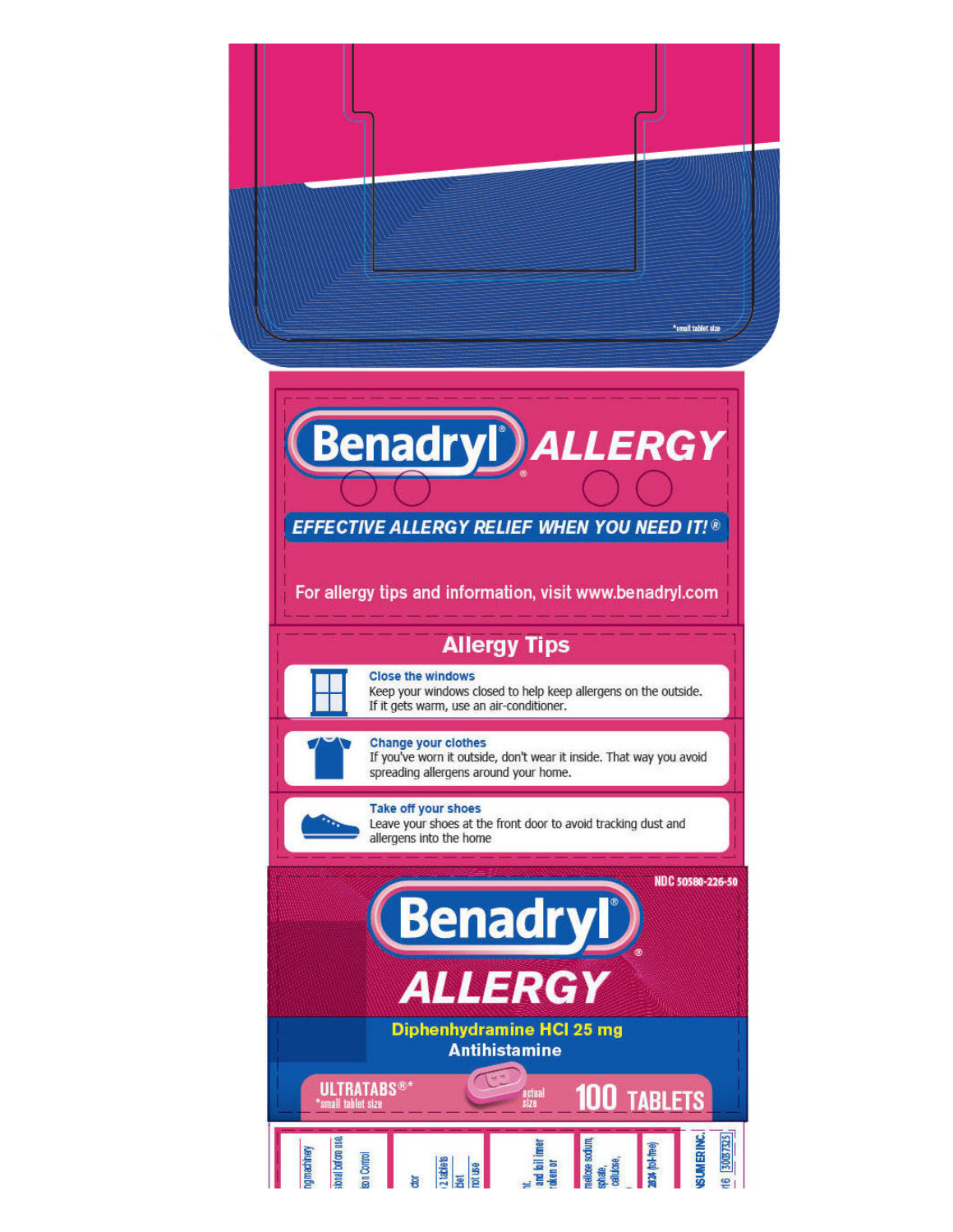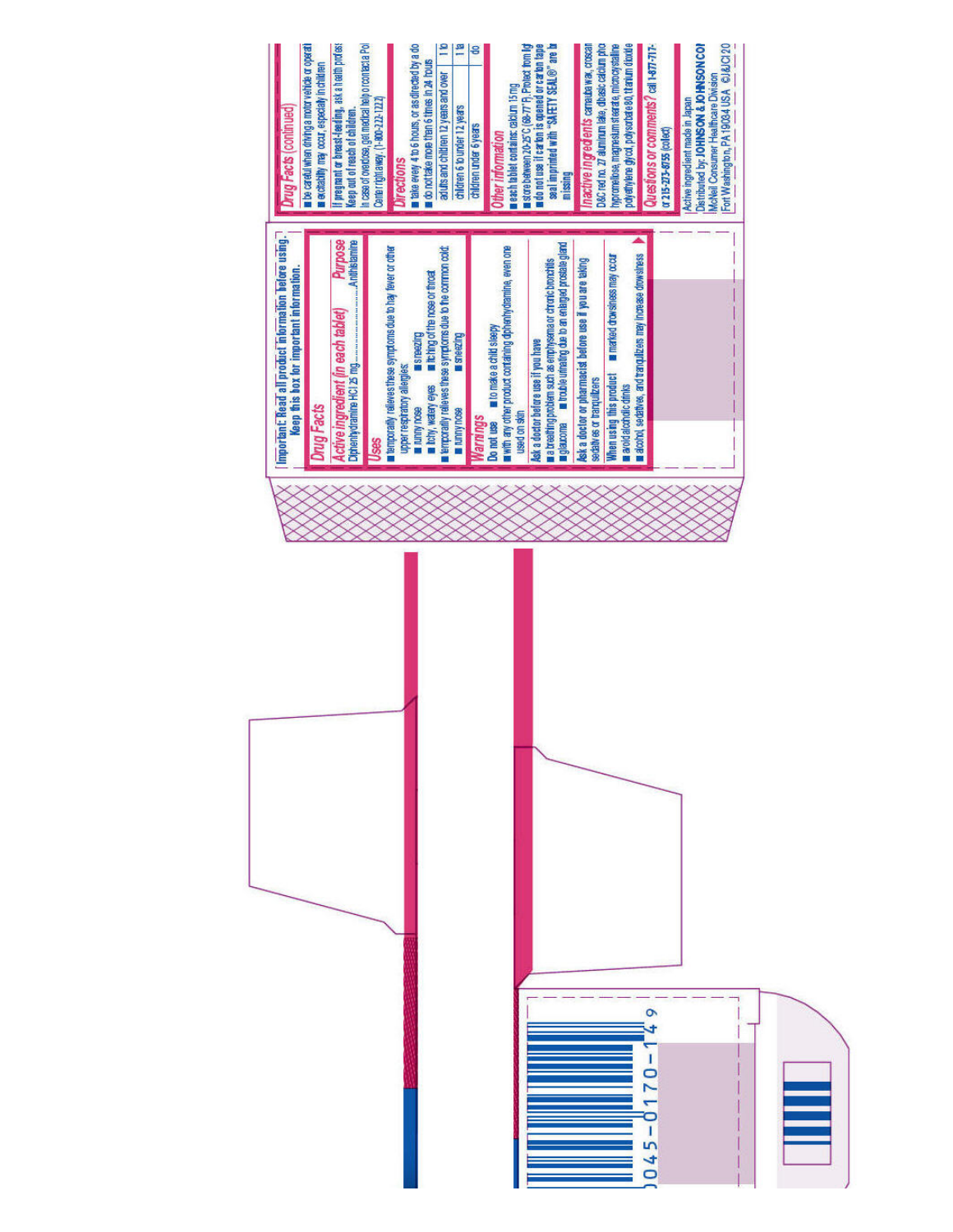



| <b>BENADRYL</b>          |                                   |                            |                               |  |                           |  |
|--------------------------|-----------------------------------|----------------------------|-------------------------------|--|---------------------------|--|
|                          | diphenhydramine hydrochloride kit |                            |                               |  |                           |  |
|                          |                                   |                            |                               |  |                           |  |
|                          | <b>Product Information</b>        |                            |                               |  |                           |  |
| <b>Product Type</b>      |                                   | <b>HUMAN OTC DRUG</b>      | <b>Item Code (Source)</b>     |  | NDC:50580-370             |  |
|                          |                                   |                            |                               |  |                           |  |
|                          |                                   |                            |                               |  |                           |  |
| <b>Packaging</b>         |                                   |                            |                               |  |                           |  |
| #                        | <b>Item Code</b>                  | <b>Package Description</b> | <b>Marketing Start Date</b>   |  | <b>Marketing End Date</b> |  |
|                          | 1 NDC:50580-370-01                | 1 in 1 PACKAGE             | 06/12/2017                    |  |                           |  |
|                          |                                   |                            |                               |  |                           |  |
|                          |                                   |                            |                               |  |                           |  |
| <b>Quantity of Parts</b> |                                   |                            |                               |  |                           |  |
| Part $#$                 |                                   | <b>Package Quantity</b>    | <b>Total Product Quantity</b> |  |                           |  |
| Part 1                   | 1 BOTTLE                          |                            | 100                           |  |                           |  |
| Part 2                   | <b>4 BLISTER PACK</b>             |                            | 48                            |  |                           |  |
|                          |                                   |                            |                               |  |                           |  |
|                          |                                   |                            |                               |  |                           |  |
| Part 1 of 2              |                                   |                            |                               |  |                           |  |
|                          | <b>BENADRYL</b>                   |                            |                               |  |                           |  |
|                          |                                   |                            |                               |  |                           |  |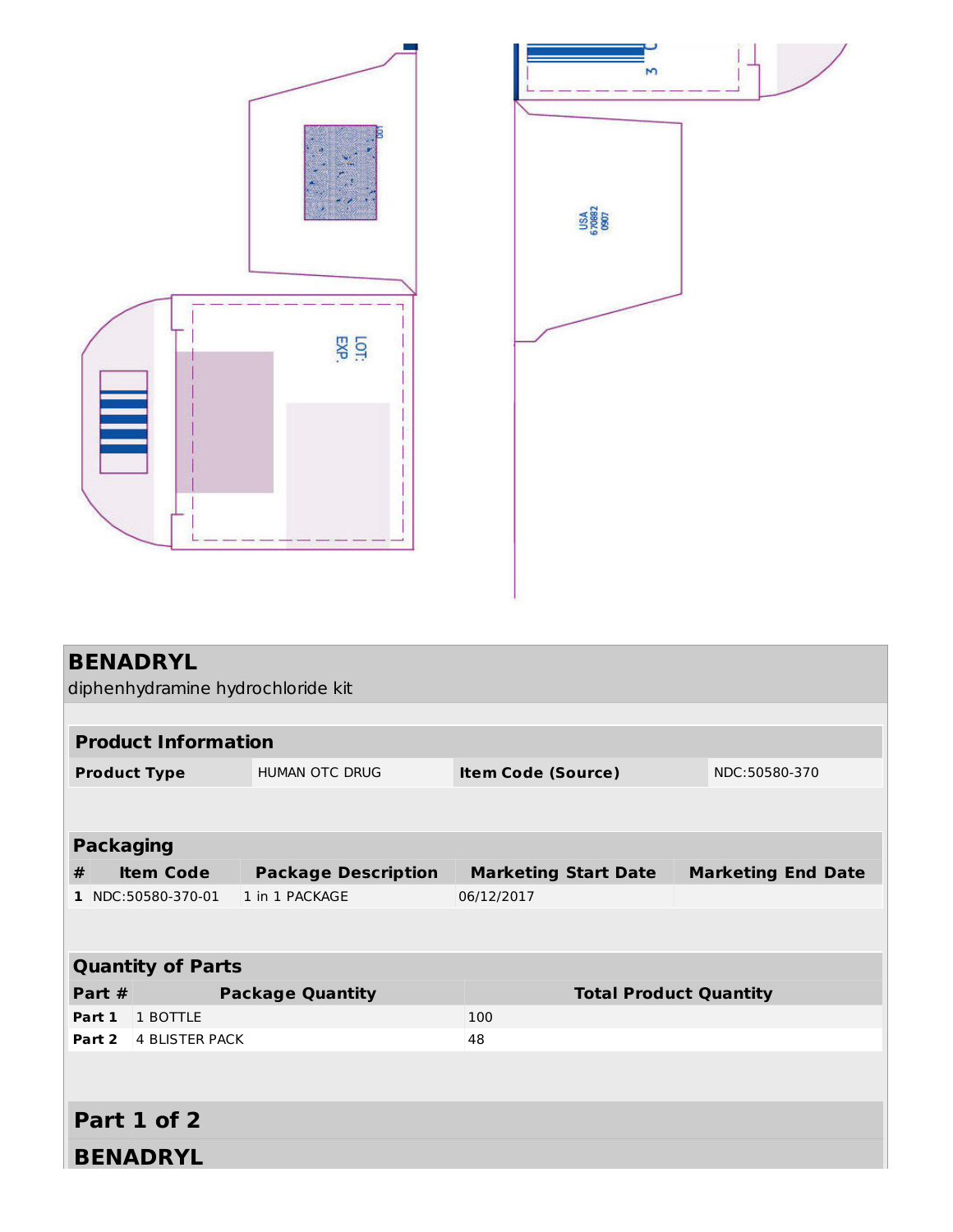| diphenhydramine hydrochloride tablet, film coated                                     |         |               |                                            |                                                               |  |                                       |                  |                                     |
|---------------------------------------------------------------------------------------|---------|---------------|--------------------------------------------|---------------------------------------------------------------|--|---------------------------------------|------------------|-------------------------------------|
|                                                                                       |         |               |                                            |                                                               |  |                                       |                  |                                     |
| <b>Product Information</b>                                                            |         |               |                                            |                                                               |  |                                       |                  |                                     |
| <b>Route of Administration</b>                                                        |         |               | ORAL                                       |                                                               |  |                                       |                  |                                     |
|                                                                                       |         |               |                                            |                                                               |  |                                       |                  |                                     |
| <b>Active Ingredient/Active Moiety</b>                                                |         |               |                                            |                                                               |  |                                       |                  |                                     |
|                                                                                       |         |               | <b>Ingredient Name</b>                     |                                                               |  | <b>Basis of Strength</b>              |                  | <b>Strength</b>                     |
| <b>DIPHENHYDRAMINE HYDROCHLORIDE (UNII: TC2D6JAD40)</b>                               |         |               |                                            |                                                               |  | <b>DIPHENHYDRAMINE</b>                |                  | $25 \, mg$                          |
| (DIPHENHYDRAMINE - UNII:8GTS82S83M)                                                   |         |               |                                            |                                                               |  | <b>HYDROCHLORIDE</b>                  |                  |                                     |
| <b>Inactive Ingredients</b>                                                           |         |               |                                            |                                                               |  |                                       |                  |                                     |
|                                                                                       |         |               |                                            | <b>Ingredient Name</b>                                        |  |                                       |                  | <b>Strength</b>                     |
| <b>CARNAUBA WAX (UNII: R12CBM0EIZ)</b>                                                |         |               |                                            |                                                               |  |                                       |                  |                                     |
| <b>CROSCARMELLOSE SODIUM (UNII: M280L1HH48)</b>                                       |         |               |                                            |                                                               |  |                                       |                  |                                     |
| D&C RED NO. 27 ALUMINUM LAKE (UNII: ZK64F7XSTX)                                       |         |               |                                            |                                                               |  |                                       |                  |                                     |
|                                                                                       |         |               |                                            | <b>DIBASIC CALCIUM PHOSPHATE DIHYDRATE (UNII: O7TSZ97GEP)</b> |  |                                       |                  |                                     |
| HYPROMELLOSE, UNSPECIFIED (UNII: 3NXW29V3WO)<br>MAGNESIUM STEARATE (UNII: 70097M6I30) |         |               |                                            |                                                               |  |                                       |                  |                                     |
| MICROCRYSTALLINE CELLULOSE (UNII: OP1R32D61U)                                         |         |               |                                            |                                                               |  |                                       |                  |                                     |
| POLYETHYLENE GLYCOL, UNSPECIFIED (UNII: 3WQ0SDWIA)                                    |         |               |                                            |                                                               |  |                                       |                  |                                     |
| POLYSORBATE 80 (UNII: 60ZP39ZG8H)                                                     |         |               |                                            |                                                               |  |                                       |                  |                                     |
| TITANIUM DIOXIDE (UNII: 15FIX9V2JP)                                                   |         |               |                                            |                                                               |  |                                       |                  |                                     |
|                                                                                       |         |               |                                            |                                                               |  |                                       |                  |                                     |
| <b>Product Characteristics</b>                                                        |         |               |                                            |                                                               |  |                                       |                  |                                     |
|                                                                                       |         |               |                                            |                                                               |  |                                       |                  |                                     |
| Color                                                                                 |         |               | pink<br><b>OVAL</b>                        | Score                                                         |  |                                       | no score<br>11mm |                                     |
| <b>Shape</b><br><b>Flavor</b>                                                         |         |               |                                            | <b>Size</b><br><b>Imprint Code</b>                            |  |                                       | $B;$ ML;25       |                                     |
| <b>Contains</b>                                                                       |         |               |                                            |                                                               |  |                                       |                  |                                     |
|                                                                                       |         |               |                                            |                                                               |  |                                       |                  |                                     |
|                                                                                       |         |               |                                            |                                                               |  |                                       |                  |                                     |
| <b>Packaging</b>                                                                      |         |               |                                            |                                                               |  |                                       |                  |                                     |
| <b>Item</b><br>$\pmb{\#}$<br>Code                                                     |         |               | <b>Package Description</b>                 |                                                               |  | <b>Marketing Start</b><br><b>Date</b> |                  | <b>Marketing End</b><br><b>Date</b> |
| $\mathbf{1}$                                                                          |         | 1 in 1 CARTON |                                            |                                                               |  |                                       |                  |                                     |
| 1                                                                                     | Product |               | 100 in 1 BOTTLE; Type 0: Not a Combination |                                                               |  |                                       |                  |                                     |
|                                                                                       |         |               |                                            |                                                               |  |                                       |                  |                                     |
| <b>Marketing Information</b>                                                          |         |               |                                            |                                                               |  |                                       |                  |                                     |
|                                                                                       |         |               |                                            |                                                               |  |                                       |                  |                                     |
| <b>Marketing</b>                                                                      |         |               |                                            | <b>Application Number or Monograph</b>                        |  | <b>Marketing Start</b>                |                  | <b>Marketing End</b>                |
| Category<br>OTC monograph final part341                                               |         |               | <b>Citation</b>                            |                                                               |  | Date<br>06/04/2012                    |                  | <b>Date</b>                         |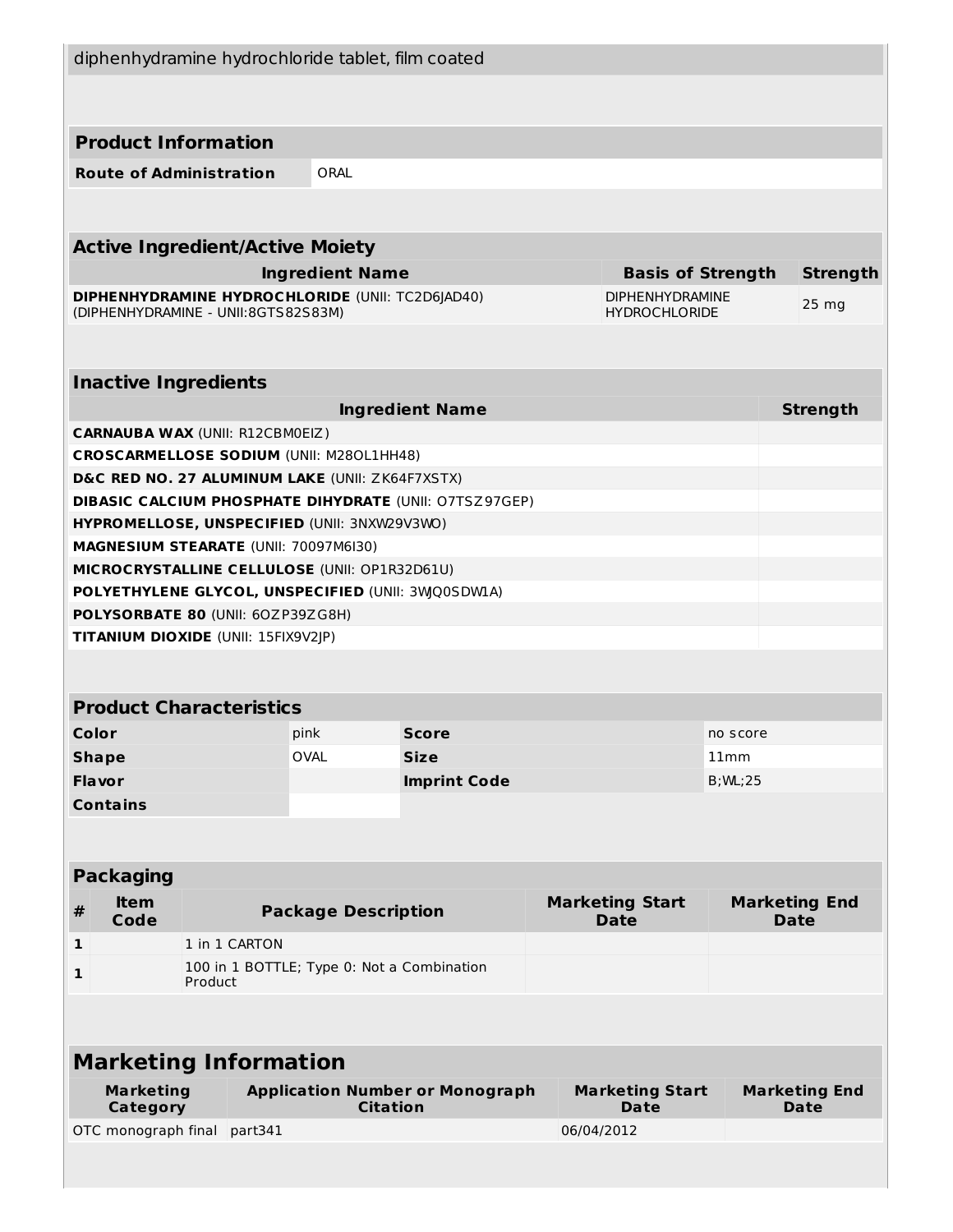### **Part 2 of 2 BENADRYL** diphenhydramine hydrochloride tablet, film coated **Product Information Route of Administration** ORAL **Active Ingredient/Active Moiety Ingredient Name Basis of Strength Strength DIPHENHYDRAMINE HYDROCHLORIDE** (UNII: TC2D6JAD40) (DIPHENHYDRAMINE - UNII:8GTS82S83M) DIPHENHYDRAMINE HYDROCHLORIDE 25 mg **Inactive Ingredients Ingredient Name Strength CARNAUBA WAX** (UNII: R12CBM0EIZ) **CROSCARMELLOSE SODIUM** (UNII: M28OL1HH48) **D&C RED NO. 27 ALUMINUM LAKE** (UNII: ZK64F7XSTX) **DIBASIC CALCIUM PHOSPHATE DIHYDRATE** (UNII: O7TSZ97GEP) **HYPROMELLOSE, UNSPECIFIED** (UNII: 3NXW29V3WO) **MAGNESIUM STEARATE** (UNII: 70097M6I30) **MICROCRYSTALLINE CELLULOSE** (UNII: OP1R32D61U) **POLYETHYLENE GLYCOL, UNSPECIFIED** (UNII: 3WQ0SDW1A) **POLYSORBATE 80** (UNII: 6OZP39ZG8H) **TITANIUM DIOXIDE** (UNII: 15FIX9V2JP) **Product Characteristics Color Color Pink Score Score Pink Score Pink Score Pink Pink Pink Pink Pink Pink Pink Shape** OVAL **Size** 11mm **Flavor Imprint Code** B;WL;25 **Contains Packaging # Item Code Package Description Marketing Start Date Marketing End Date 1** 4 in 1 CARTON **1** 12 in 1 BLISTER PACK; Type 0: Not a Combination

**Marketing Information**

Product

| <b>Marketing</b><br>Category | <b>Application Number or Monograph</b><br>Citation | <b>Marketing Start</b><br>Date | <b>Marketing End</b><br>Date |
|------------------------------|----------------------------------------------------|--------------------------------|------------------------------|
|                              |                                                    |                                |                              |